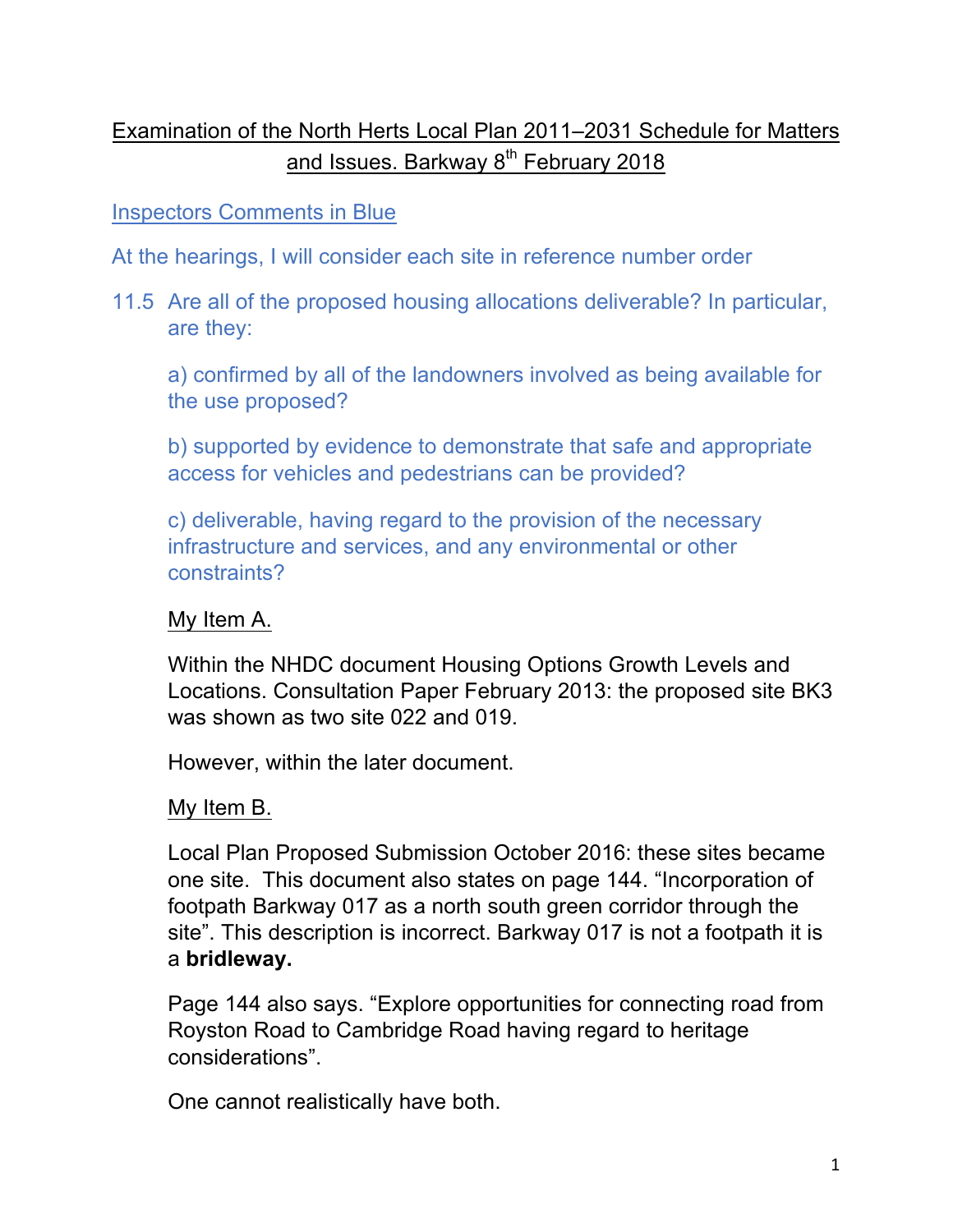It would hardly be acceptable to ride sensitive horses on a bridleway, crossing a road and passing through the middle of a housing development.

This bridleway is used by Newsells Park Stud, Barkway Racing Stables, Lovely View Stables in Barley and other riders. I would suggest that it would not be acceptable to build a road East West across the site. This would bisect the bridleway and would further harm Newsells Park Stud, the largest local employer and others.

Has HCC Rights of Way been consulted?

It was a mistake to consider the site BK3 as one, when in fact the previous Strategic Planning Officer in all earlier documents considered it as two because it is divided by a bridleway way which is not owned by the landowners.

Whilst I understand that the owner of the west site may have recently purchased or have an agreement in respect of the east site. This was not the case in October 2016.

Highways and the public were wrongly, asked to comment on one site and a foot path. Not two sites and a bridleway.

I also understand that the current Principal Strategic Planning Officer decided that BK3 was suitable based on a desk top study.

Since this proposed site is in a very sensitive location at the peak of the Chiltern Ridge also known as the East Anglian Heights.

A desk top study is somewhat like Internet dating. One really cannot reach a sound judgement just sitting at a desk.

Is it possible to establish if the Programme Officer did visit the proposed site BK3 and if he also walked both bridleways?

This would surely have avoided these errors.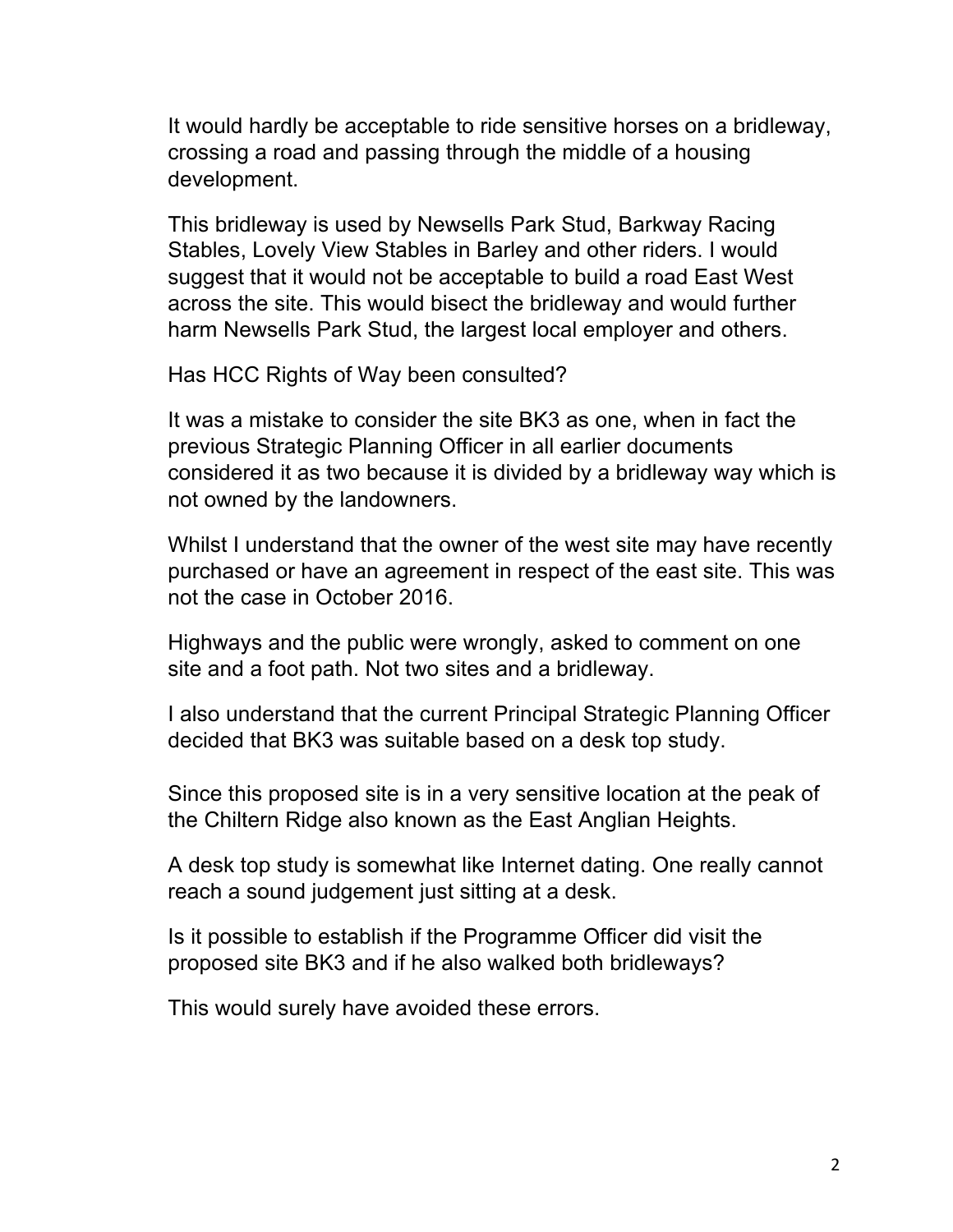Page 144 also states provision of local convenience shop. In all likelihood, the shop would be unviable based on previous submissions. It would be even less viable with the inability of easy access from the east of the site, without using a car.

# 11.6 Are all of the proposed housing allocations justified and appropriate in terms of the likely impacts of the development?

# My Item C.

 NHDC background papers Preferred Options Consultation November 2014 Site Selection Matrix. Continues to exclude 022 & 019 and states "major upgrades to foul sewage network for development of this site, require further investigation".

Has this been carried out?

It also states, "site specific issues may be able to be addressed, but would lead to level of growth above district average for this modest village, with no coherent plan for improving facilities on offer".

Nothing has changed since then.

## 11.7 Are all of the proposed allocations the most appropriate option given the reasonable alternatives?

As stated by NHDC, BK3 is in a sensitive location at the peak of the East Anglian heights. There is also a large surplus of sites proposed throughout North Hertfordshire and therefore not allocating this site would not harm to the Local Plan.

## 11.8 Is the proposed settlement boundary:

a) consistent with the methodology for identifying the settlement boundaries?

b) appropriate and justified?